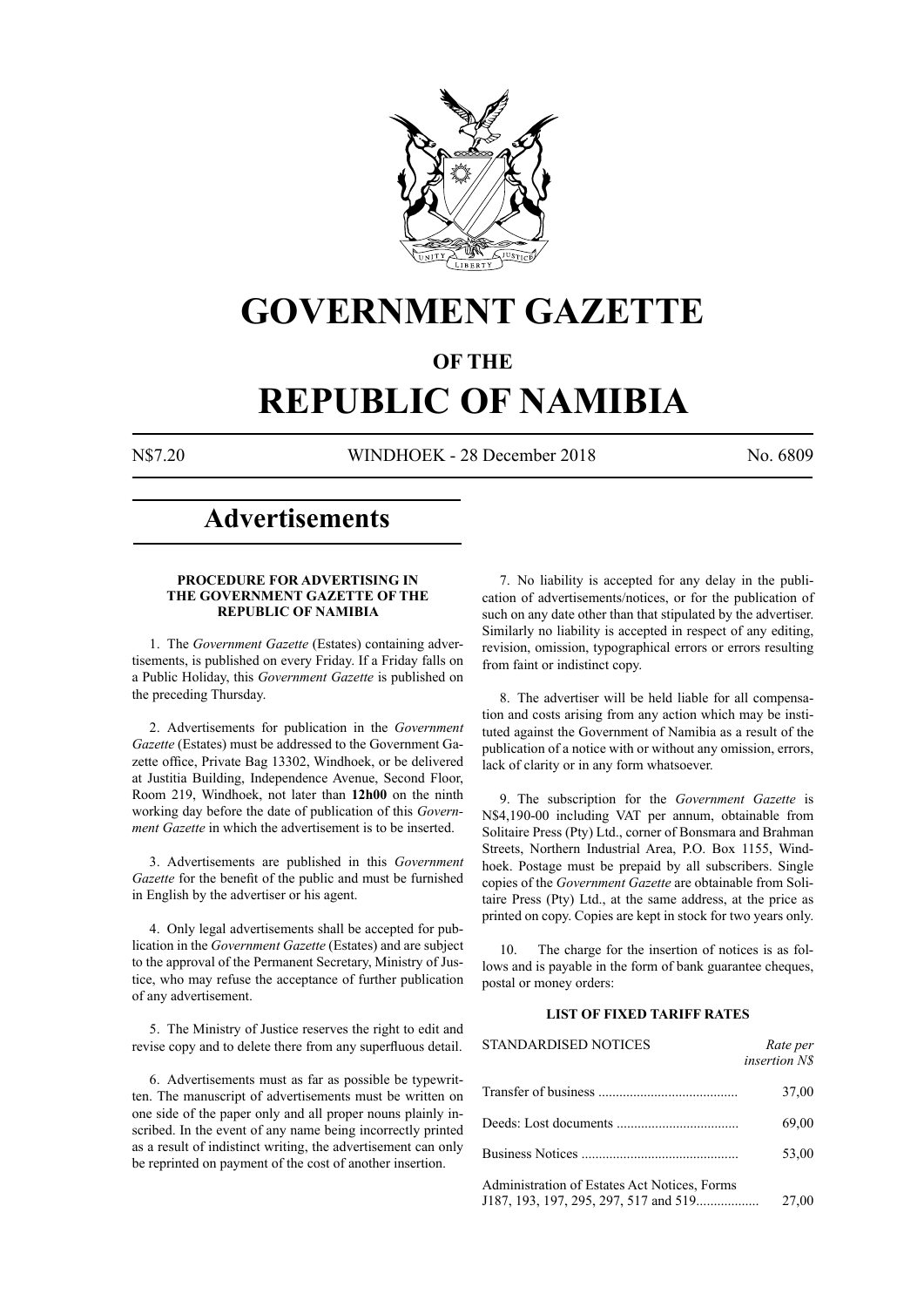| Insolvency Act and Companies Act Notices:                                                                                                                                                               | 48,00  |
|---------------------------------------------------------------------------------------------------------------------------------------------------------------------------------------------------------|--------|
| N.B. Forms 2 and 6 additional statements according<br>to word count table, added to the basic tariff.                                                                                                   | 333,00 |
| Naturalisation notices (including a reprint for the                                                                                                                                                     | 27,00  |
| Unclaimed moneys - only in the Government<br>Gazette, closing date 15 January (per entry of                                                                                                             | 13,00  |
|                                                                                                                                                                                                         | 53,00  |
|                                                                                                                                                                                                         | 27,00  |
| <b>NON-STANDARDISED NOTICES</b>                                                                                                                                                                         |        |
| Company notices:                                                                                                                                                                                        |        |
| Short notices: Meetings, resolutions, offers of<br>compromise, conversions of companies, voluntary<br>windings-up, etc.: closing of members' registers<br>for transfer and/or declarations of dividends | 120,00 |
| Declaration of dividends with profit statements,                                                                                                                                                        | 267,00 |
| Long notices: Transfers, changes in respect of<br>shares or capital, redemptions, resolutions,                                                                                                          | 373,00 |
|                                                                                                                                                                                                         | 120,50 |

#### **FORM J 187**

#### **LIQUIDATION AND DISTRIBUTION ACCOUNTS IN DECEASED ESTATES LYING FOR INSPECTION**

In terms of section 35(5) of Act 66 of 1965, notice is hereby given that copies of the liquidation and distribution accounts (first and final, unless otherwise stated) in the estates specified below will be open for the inspection of all persons interested therein for a period of 21 days (or shorter or longer if specially stated) from the date specified or from the date of publication hereof, whichever may be the later, and at the offices of the Master and Magistrate as stated.

Should no objection thereto be lodged with the Master concerned during the specified period, the executor will proceed to make payments in accordance with the accounts.

768/2016 HAULYONDJABA Rakkel Ndahafa, Rundu, Kavango East, Republic of Namibia. Josep Kondjashili Hangala. Rundu. ENSafrica / Namibia (incorporated as LorentzAngula Inc.), LA Chambers, Ausspann Plaza, Dr Agostinho Neto Road, Private Bag 12007, Ausspannplatz, Windhoek, Namibia.

977/2018 KOTZE Hester Maria, 32041100192, Deon Louw Old Age Home, Gobabis. Gobabis. Windhoek. P.J. Kotze, P.O. Box 80021, Olympia.

 $\mathcal{L}=\mathcal{L}^{\mathcal{L}}$ 

| Liquidators' and other appointees' notices                    | 80,00                     |
|---------------------------------------------------------------|---------------------------|
| Gambling house licences/Liquor licences                       | 120,00                    |
| SALES IN EXECUTION AND OTHER PUBLIC SALES:                    |                           |
|                                                               | 207,00                    |
| Public auctions, sales, tenders and welfare<br>organisations: | 69,00<br>171,00<br>253,00 |
| ORDERS OF THE COURT                                           |                           |
| $\cdots$ $\cdots$                                             |                           |

| Provisional and final liquidations or                  |        |
|--------------------------------------------------------|--------|
|                                                        | 157,00 |
| Reduction of change in capital mergers, offers         |        |
|                                                        | 373,00 |
| Judicial managements, <i>curator bonis</i> and similar |        |
|                                                        | 373,00 |
|                                                        | 48.00  |
| Supersession and discharge of petitions (J.158)        | 40,00  |
|                                                        |        |

11. The charge for the insertion of advertisements other than the notices mentioned in paragraph 10 is at the rate of N\$13,00 per cm double column. (Fractions of a cm must be calculated as a cm).

12. No advertisements shall be inserted unless the charge is prepaid. Cheques, drafts, postal or money orders must be made payable to the Ministry of Justice, Private Bag 13302, Windhoek.

#### **FORM J 193**

#### **NOTICE TO CREDITORS IN DECEASED ESTATES**

All persons having claims against the estates mentioned below are hereby called upon to lodge their claims with the executors concerned, within 30 days (or otherwise as indicated) calculated from the date of publication hereof. The information is given in the following order: Estate number, surname and Christian names, date of birth, identity number, last address, date of death; surviving spouse's names, surname, date of birth and identity number; name and address of executor or authorised agent, period allowed for lodgement of claims if other than 30 days.

1746/2018 RIEKERT Gertruida Maria Magaritha, Windhoek, 5 October 1930, 30100500013, Otjiwarongo, 3 August 2018. Bank Windhoek Ltd, P.O. Box 15, Windhoek.

1752/2018 VILJOEN Fouche, Windhoek, 13 September 1971, 71091300038, Khomas, 2 November 2018. Bank Windhoek Ltd, P.O. Box 15, Windhoek.

1611/2018 SMITH Paul Johannes Jacobus, Windhoek, 29 November 1931, 31112910018, Windhoek, 17 July 2018. Standard Executors & Trustees, P.O. Box 2164, Windhoek, Namibia.

1086/2006 MONTERMANN Karl Heinz Jakob, Windhoek, 11 January 1948, R4801113M1103182, Farm Saturn, No. 103, Outjo, 10 June 2006. Engling, Stritter & Partners, No. 12 Love Street, P.O. Box 43, Windhoek, Namibia.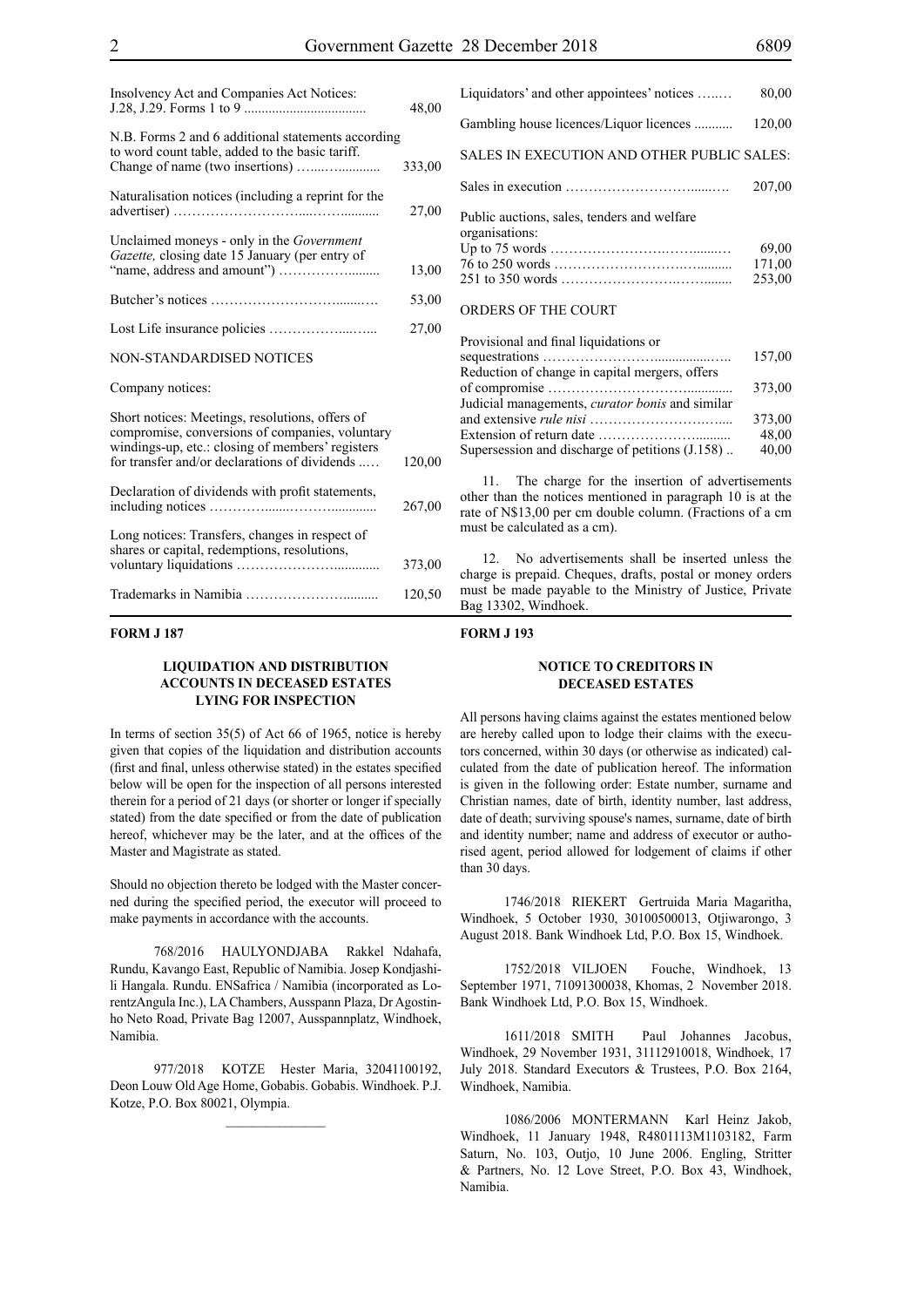720/2016 MONTERMANN Ursula, Windhoek, 24 February 1952, 52022410017, Altersheim Otjiwarongo Old Age Home, Otjiwarongo, 25 April 2016. Engling, Stritter & Partners, No. 12 Love Street, P.O. Box 43, Windhoek, Namibia.

1642/2018 WILLIAM Peneyambeko Kanemo, 58021800291, Khomas, 5 September 2018. Shalongo Albinu, 670304110192. Windhoek. Windhoek. Kamuhanga Hoveka Samuel Inc., Unit 2, 20 Feld Street, P.O. Box 87350, Eros Park, Windhoek.

 $\mathcal{L}=\mathcal{L}^{\mathcal{L}}$ 

**HC-MD-CIV-MOT-POCA-2018/00409 IN THE HIGH COURT OF NAMIBIA, MAIN DIVISION HELD AT WINDHOEK ON FRIDAY, THE 7th DAY OF DECEMBER 2018 BEFORE THE HONOURABLE JUSTICE ANGULA**

In the *ex parte* matter of:

**THE PROSECUTOR-GENERAL** Applicant

*IN RE:* The positive balance in Namibia Post Limited account number 34114536-0 held in the name of Getrud Nguvauva.

**IN THE APPLICATION FOR A RESIDUAL COURT ROLL OF PROPERTY ORDER IN TERMS OF SEC-TION OF THE PREVENTION OF ORGANISED CRIME ACT, NO. 29 OF 2004**

#### **COURT ORDER**

Having heard **MS. A. KEULDER**, on behalf of the Applicant and having read the Notice of Motion, Affidavit and annexures thereto;

#### **IT IS HEREBY ORDERED THAT:**

- 1. A preservation of property order as contemplated by section 51 of POCA is granted in respect of the positive balance in Namibia Post Limited account number 34114536- 0 held in the name of Getrud Nguvauva, herein referred to as the "property".
- 2. In terms of section 51 of POCA all persons with knowledge of this order, other than as required and permitted by this order, are prohibited from removing, and or taking possession of and / or control over, and / or dissipating, and / or encumbering and / or interfering with, and / or diminishing the value of, and I or attaching or selling in execution, and I or dealing in any other manner with the property to which this order relate.
- 3. Warrant Officer Joel Shikongo ("W/O Shikongo") of the Anti-Money Laundering and Combating of Financing and Terrorism: Asset Recovery Sub-Division or, in W/O Shikongo's absence, any authorised member of the the Anti-Money Laundering and Combating of Financing and Terrorism: Asset Recovery Sub-Division in Windhoek is appointed to take care of the property in terms of section 93 of POCA and is immediately authorized to:
	- 3.1 Seize and or assume control over the property;
	- 3.2 Safeguard the property pending the finalization of the forfeiture proceedings under POCA;
- 3.3 If necessary to administer and preserve the property and to do all things necessary for that purpose, including keeping the positive balance in the bank account where it is currently kept subject to appropriate safeguards and / or deposit the positive balance in the account in a separate interest bearing account.
- 4. The applicant must:
	- 4.1 Effect service of the preservation of property order and the application on Ms. Getrud Nguvauva.
	- 4.2 In terms of section 52 (1) (b) cause notice of this order, in the form set out in Annexure A and Annexure B hereto, to be published in the Government Gazette as soon as practicable after the preservation of property order is granted.
- 5. Any person who has an interest in the property and who intends opposing the application for an order forfeiting the property to the State or applying for an order excluding his or her interest from a forfeiture order in respect of the property, must enter an appearance giving notice of his or her intention in terms of section 52 (3) of POCA.
- 6. Such notice must be delivered to the applicant at the applicant's appointed address at the Office of the Government Attorney, second floor, Sanlam Centre, Independence Avenue, Windhoek :
	- 6.1 In the case of any person specifically identified for service in terms of this order, within 21 calendar days of service; and
	- 6.2 In the case of any other person, 21 calendar days after the date when a notice of the order was published in the Government Gazette.
	- 6.3 A notice in terms of section 52 of POCA must contain full particulars of the chosen address for the delivery of documents concerning further proceedings in this matter and must be accompanied by an affidavit setting out:
		- 6.3.1 The full particulars of the identity of the person giving the notice;
		- 6.3.2 The nature and extent of his or her interest in the property concerned;
		- 6.3.3 Whether he or she intends opposing the making of the forfeiture order, or whether he or she intends applying for an order excluding his or her interest in that property from the operation of the order;
		- 6.3.4 Whether he or she admits or denies that the property concerned are the proceeds of unlawful activities and the basis for such defence; and
		- 6.3.5 If he or she intends applying for the exclusion of his or her interests from the operation of the forfeiture order, the basis for such an application;
- 7. Any person, with an interest in the property, may, on good cause shown: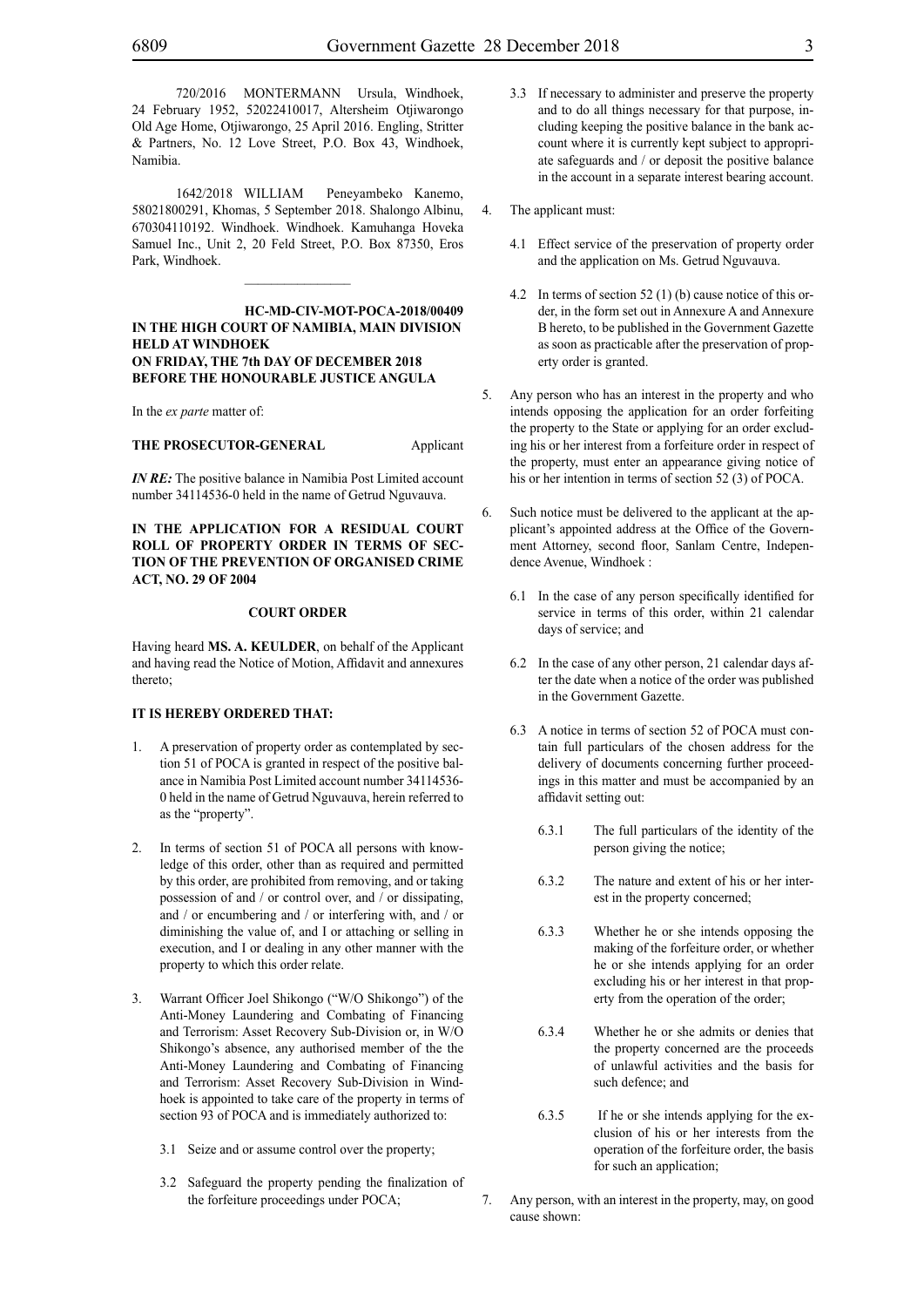- 7.1 In terms of section 57 of POCA apply to Court for payment from the property of reasonable living expenses and reasonable legal expenses on conditions set out in section 57 of POCA;
- 7.2 In terms of section 58 of POCA, apply for the variation or recession of the preservation order on the conditions set out in section 58 of POCA.

#### REGISTRAR OF THE HIGH COURT

TO: THE PROSECUTOR-GENERAL Lüderitz Street Corporate House Windhoek Khomas Namibia

#### **FORM 5 ANNEXURE A**

#### **NOTICE OF PRESERVATION OF PROPERTY ORDER MINISTRY OF JUSTICE PREVENTION OF ORGANIZED CRIME REGULATIONS: PREVENTION OF ORGANISED CRIME ACT, 2004 (ACT 29 OF 2004) (Section 52 (1), Regulation 4 (5))**

To: Getrud Nguvauva

#### **IMPORTANT - DO NOT IGNORE THIS DOCUMENT**

Upon receipt of this notice you should obtain legal advice to help you understand this document and your rights and obligations under the preservation of property order.

#### **WHY YOU HAVE RECEIVED THIS NOTICE**

The High Court has made a preservation of property order over property pursuant to section 51 of the Prevention of Organised Crime Act 2004. A copy of the preservation of property order is attached to this notice. The order describes the property that has been preserved and may contain directions relating to the seizure of that property. It may also contain other orders that the court considers appropriate.

You have received this notice because the Prosecutor General considers that you might have an interest in the properties which are the subject of the preservation order.

The preservation of property order has been made for the purpose of securing property in order to satisfy any forfeiture order that might be pursuant to Part 3 of Chapter 6 of the Prevention of Organised Crime Act 2004.

#### **WARNING**

The preservation of property order prohibits any person from dealing, in any manner, with the properties to which the order relates. A person who intentionally refuses or fails to comply with a court order made under this Act commits an offence punishable by a fine not exceeding N\$ 300,000 or to imprisonment for a period not exceeding 15 years.

Dated: ..........................................

.....................................................

For Prosecutor - General

#### **IN THE HIGH COURT OF NAMIBIA MAIN DIVISION, HELD AT WINDHOEK CASE NUMBER:**

In the *ex parte* application of:

#### **THE PROSECUTOR-GENERAL** Applicant

*IN RE:* The positive balance in Namibia Post Limited account number 34114536-0 held in the name of Getrud Nguvauva.

**IN THE APPLICATION FOR A PRESERVATION OF PROPERTY ORDER IN TERMS OF SECTION 51 OF THE PREVENTION OF ORGANISED CRIME ACT 29 OF 2004**

#### **Notice in terms of section 52 of the Prevention of Organised Crime Act 29 of 2004 (POCA)**

This notice is addressed to all persons who have an interest in the positive balance in Namibia Post Limited account number 34114536-0 held in the name of Getrud Nguvauva, herein referred to as "the property".

#### **Take notice that:**

- 1. The Prosecutor General has obtained a preservation of property order (the order), a copy of which is attached to this notice, in terms of section 51 of POCA in respect of the property.
- 2. If you have an interest in the property, you should understand that it is now at risk. You are advised to obtain legal advice on whether your interest can be protected and, if so, on how to protect it;
- 3. You are notified that the Prosecutor General will, within 120 days of publication of this notice in the Government Gazette, apply to the High Court under section 59 of POCA for an order declaring the property forfeited to the State. The order will remain in force until the application for a forfeiture order is finalised, and until any forfeiture order that has been made is satisfied;
- 4. If you intend to oppose the application for a forfeiture order, or you intend to apply for an order excluding your interest from a forfeiture order in respect of the property, you must enter an appearance in terms of the order. The requirements for such an appearance are set out in the order and are also dealt with in sections 52 (3), (4) and (5) of POCA. An appearance must comply with these requirements;
- 5. Your attention is specifically drawn to the 21 calendar days' time limit prescribed in section 52 (4) for the entry of an appearance referred to in paragraph 4 above;
- 6. If you enter an appearance in terms of the order you will be entitled to be given 21 days' notice of the application by the applicant for a forfeiture order in respect of the property;
- 7. If you fail to enter an appearance in terms of the order or to comply with the above requirements, you will not be given notice of the application for a forfeiture order and you will not be entitled to appear at the hearing of the

**ANNEXURE B**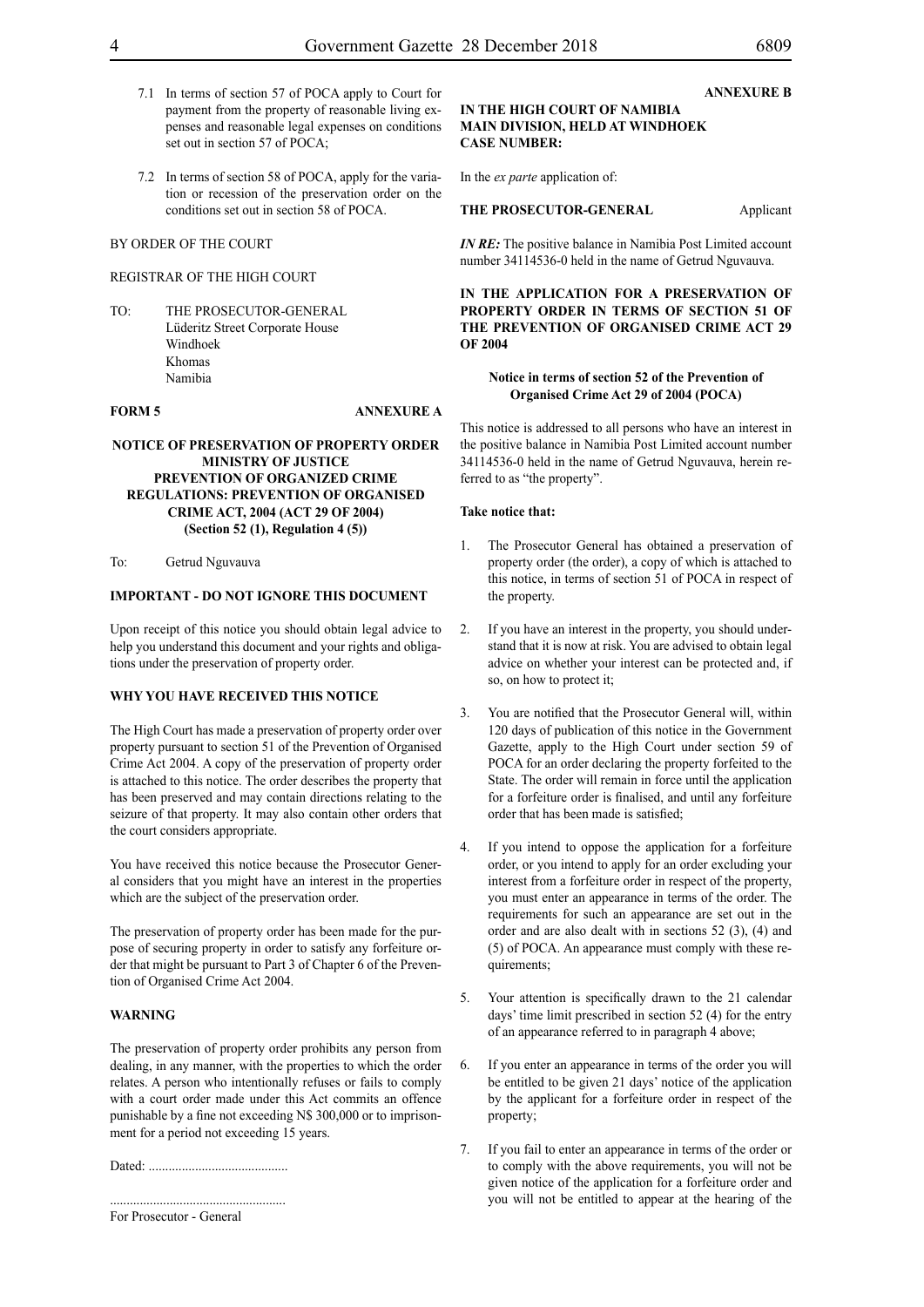application. In such a case, the court may grant a default order forfeiting the property to the State under section 64 of POCA;

- 8. You may, on good cause shown (including the non availability of any other suitable remedy to protect your legitimate rights or interest), on 3 days' notice in urgent instances and at least 7 days' notice in other instances to the applicant, and within 8 days of becoming aware of the order, apply for reconsideration of the order;
- 9. You are specifically advised that even if you intend to apply for reconsideration of the preservation order in this case, you must, in addition, comply with paragraph 4 and 5 above if you intend to oppose the forfeiture application at a later date. Failure to do so can result in a forfeiture order being granted against the property by default and without further notice to you.
- 10. Whenever this order states that you must deliver or serve any notice, affidavit or other process document on the applicant , you must deliver or serve them on the applicant at the following address:

GOVERNMENT ATTORNEY Legal Practitioners for the Applicant 2nd FLOOR, SANLAM BUILDING PRIVATE BAG 13189 WINDHOEK, NAMIBIA

Any correspondence or other enquiries must also be directed to this address.  $\frac{1}{2}$ 

#### **HC-MD-CIV-MOT-POCA-2018/00410 IN THE HIGH COURT OF NAMIBIA, MAIN DIVISION HELD AT WINDHOEK ON FRIDAY, THE 7th DAY OF DECEMBER 2018 BEFORE THE HONOURABLE JUSTICE ANGULA**

In the *ex parte* matter of:

#### **THE PROSECUTOR-GENERAL** Applicant

*IN RE:* A Volkswagen Golf with registration number N15687WB, engine number CCZ021248 and Chassis number WVWZZZ1KZAW03264 registered in the name of Riaan Wesley Auchab,

#### **IN THE APPLICATION FOR A RESIDUAL COURT ROLL OF PROPERTY ORDER IN TERMS OF SEC-TION OF THE PREVENTION OF ORGANISED CRIME ACT, NO. 29 OF 2004**

#### **COURT ORDER**

Having heard **MS. A. KEULDER**, on behalf of the Applicant and having read the Notice of Motion, Affidavit and annexures thereto;

#### **IT IS HEREBY ORDERED THAT:**

1. A preservation of property order as contemplated by section 51 of POCA is granted in respect of a Volkswagen Golf with registration number N15687WB, engine number CCZO2148 and Chassis number WVWZZZ-1KZAW03264 registered in the name of Riaan Wesley Auchab, herein referred to as the "property".

- 2. In terms of section 51 of POCA all persons with knowledge of this order, other than as required and permitted by this order, are prohibited from removing, and or taking possession of and / or control over, and / or dissipating, and / or encumbering and / or interfering with, and / or diminishing the value of, and / or attaching or selling in execution, and / or dealing in any other manner with the properties to which this order relates.
- 3. Inspector Johan Nico Green ("Inspector Green") of the Anti-Money Laundering and Combating of Financing and Terrorism: Asset Recovery Sub-Division or, in Inspector Green"s absence, any authorised member of the the Anti-Money Laundering and Combating of Financing and Terrorism: Asset Recovery Sub-Division in Windhoek is appointed to take care of the property in terms of section 93 of POCA and is immediately authorized to:
	- 3.1 Seize and or assume control over the property;
	- 3.2 Safeguard the property pending the finalization of the forfeiture proceedings under POCA;
	- 3.3 To make the property available to the State, if the State wishes to use it as an exhibit during the criminal trial.
	- 3.4 If necessary to administer and preserve the property and to do all things necessary for that purpose.
	- The Applicant must:
		- 4.1 Effect service of the preservation of property order and the application on Riaan Wesley Auchab.
		- 4.2 In terms of section 52 (1) (b) cause notice of this order, in the form set out in Annexure A and Annexure B hereto, to be published in the Government Gazette as soon as practicable after the preservation of property order is granted.
- 5. Any person who has an interest in the property and who intends opposing the application for an order forfeiting the property to the State or applying for an order excluding his or her interest from a forfeiture order in respect of the property, must enter an appearancegiving notice of his or her intention in terms of section 52 (3) of POCA.
- 6. Such notice must be delivered to the Applicant at the Applicants appointed address at the Office of the Government Attorney, second floor, Sanlam Centre, Independence Avenue, Windhoek :
	- 6.1 In the case of any person specifically identified for service in terms of this order, within 21 calendar days of service; and
	- 6.2 In the case of any other person, 21 calendar days after the date when a notice of the order was published in the Government Gazette.
	- 6.3 A notice in terms of section 52 of POCA must contain full particulars of the chosen address for the delivery of documents concerning further proceedings in this matter and must be accompanied by an affidavit setting out: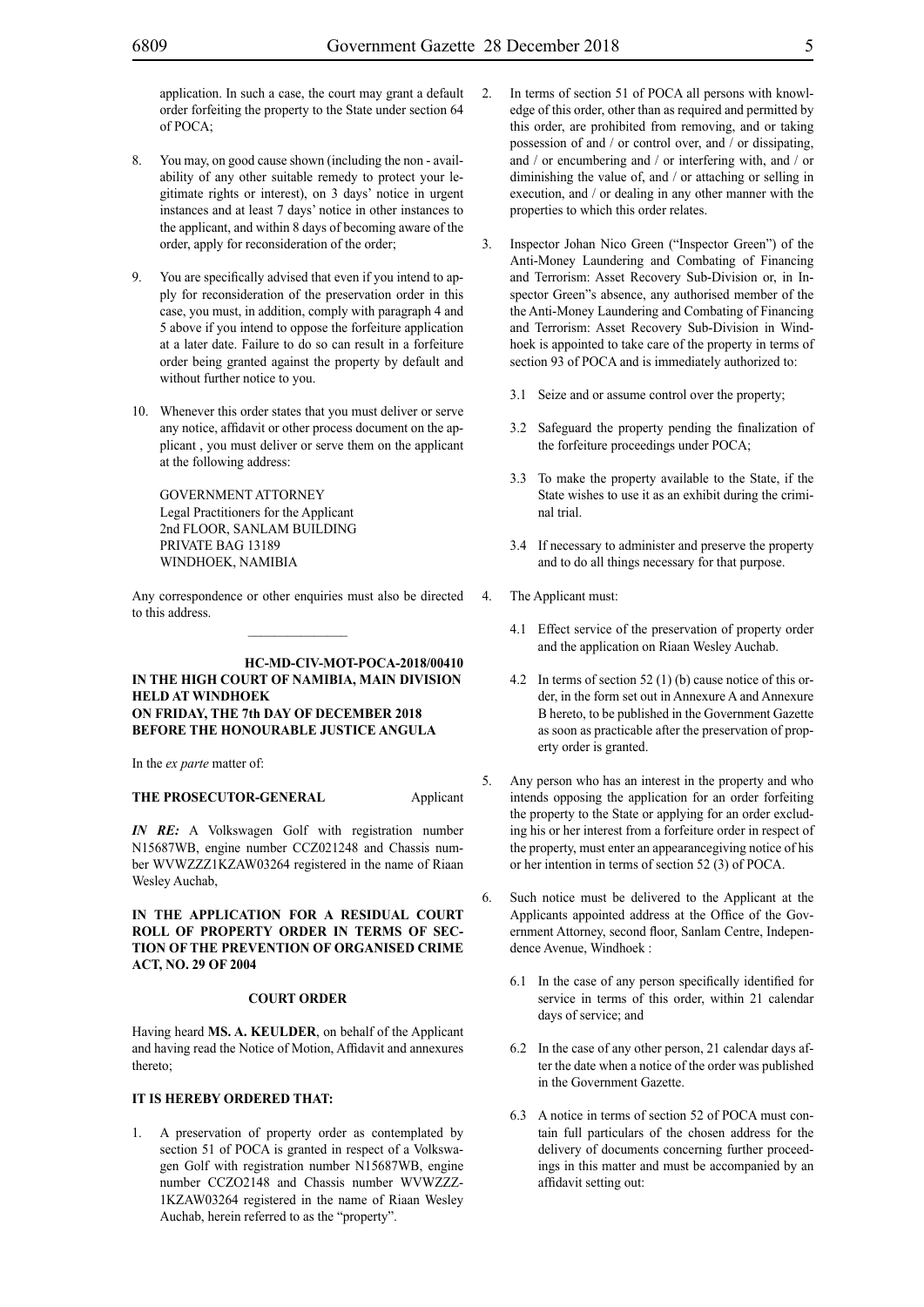- 6.3.1 The full particulars of the identity of the person giving the notice;
- 6.3.2 The nature and extent of his or her interest in the property concerned;
- 6.3.3 Whether he or she intends opposing the making of the forfeiture order, or whether he or she intends applying for an order excluding his or her interest in that property from the operation of the order;
- 6.3.4 Whether he or she admits or denies that the property concerned are the proceeds of unlawful activities and the basis for such defence; and
- 6.3.5 If he or she intends applying for the exclusion of his or her interests from the operation of the forfeiture order, the basis for such an application.
- 7. Any person, with an interest in the property, may, on good cause shown:
	- 7.1 In terms of section 57 of POCA apply to Court for payment from the properties of reasonable living expenses and reasonable legal expenses on conditions set out in section 57 of POCA;
	- 7.2 In terms of section 58 of POCA, apply for the variation or recession of the preservation order on the conditions set out in section 58 of POCA.

#### REGISTRAR OF THE HIGH COURT

TO: THE PROSECUTOR-GENERAL Lüderitz Street, Corporate House WINDHOEK Khomas Namibia

#### **FORM 5 ANNEXURE A**

**NOTICE OF PRESERVATION OF PROPERTY ORDER MINISTRY OF JUSTICE PREVENTION OF ORGANIZED CRIME REGULATIONS: PREVENTION OF ORGANISED CRIME ACT, 2004 (ACT 29 OF 2004) (Section 52 (1), Regulation 4 (5))**

To: Riaan Wesley Auchab

#### **IMPORTANT - DO NOT IGNORE THIS DOCUMENT**

Upon receipt of this notice you should obtain legal advice to help you understand this document and your rights and obligations under the preservation of property order.

## **WHY YOU HAVE RECEIVED THIS NOTICE**

The High Court has made a preservation of property order over property pursuant to section 51 of the Prevention of Organised Crime Act 2004. A copy of the preservation of property order is attached to this notice. The order describes the property that has been preserved and may contain directions relating to the

seizure of that property. It may also contain other orders that the court considers appropriate.

You have received this notice because the Prosecutor General considers that you might have an interest in the properties which are the subject of the preservation order.

The preservation of property order has been made for the purpose of securing property in order to satisfy any forfeiture order that might be pursuant to Part 3 of Chapter 6 of the Prevention of Organised Crime Act 2004.

#### **WARNING**

The preservation of property order prohibits any person from dealing, in any manner, with the properties to which the order relates. A person who intentionally refuses or fails to comply with a court order made under this Act commits an offence punishable by a fine not exceeding N\$ 300,000 or to imprisonment for a period not exceeding 15 years.

Dated: ..........................................

For Prosecutor - General

**ANNEXURE B**

#### **IN THE HIGH COURT OF NAMIBIA MAIN DIVISION, HELD AT WINDHOEK CASE NUMBER:**

In the *ex parte* application of:

#### **THE PROSECUTOR-GENERAL Applicant**

*IN RE:* A Volkswagen Goff with registration number N15687WB, engine number CCZ021248 and Chassis number WVWZZZ1KZAW03264 registered in the name of Riaan Wesley Auchab.

**IN THE APPLICATION FOR A PRESERVATION OF PROPERTY ORDER IN TERMS OF SECTION 51 OF THE PREVENTION OF ORGANISED CRIME ACT 29 OF 2004**

#### **Notice in terms of section 52 of the Prevention of Organised Crime Act 29 of 2004 (POCA)**

This notice is addressed to all persons who have an interest in a Volkswagen Golf with registration number N15687WB, engine number CCZ021248 and Chassis number VVVWZZZ-1KZAW03264 registered in the name of Riaan Wesley Auchab, herein referred to as "the property".

#### **Take notice that:**

- 1. The Prosecutor General has obtained a preservation of property order (the order), a copy of which is attached to this notice, in terms of section 51 of POCA in respect of the properties;
- 2. If you have an interest in the properties, you should understand that it is now at risk. You are advised to obtain legal advice on whether your interest can be protected and, if so, on how to protect it;
- 3. You are notified that the Prosecutor General will, within 120 days of publication of this notice in the Govern-

.....................................................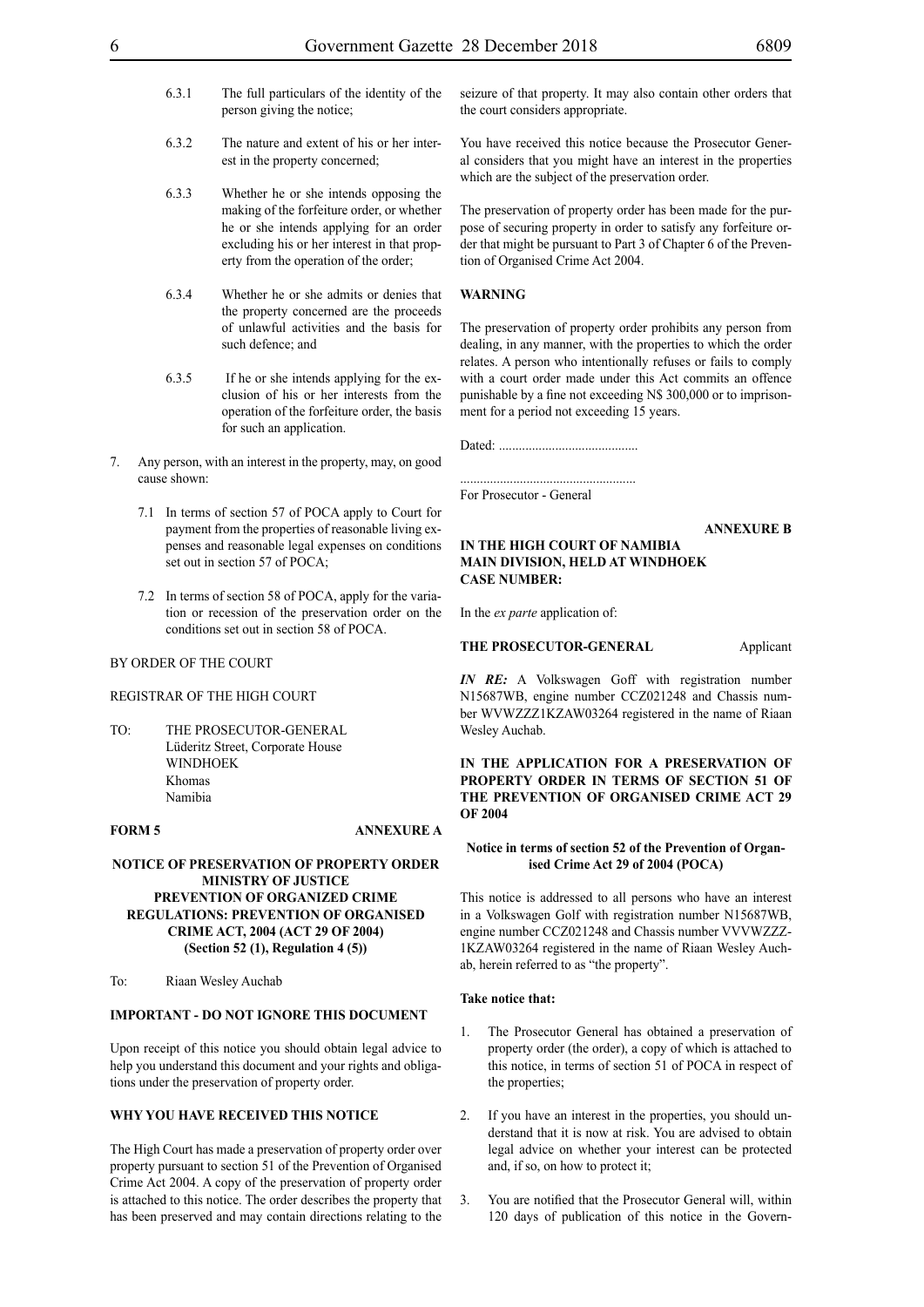ment Gazette, apply to the High Court under section 59 of POCA for an order declaring the properties forfeited to the State. The order will remain in force until the application for a forfeiture order is finalised, and until any forfeiture order that has been made is satisfied;

- 4. If you intend to oppose the application for a forfeiture order, or you intend to apply for an order excluding your interest from a forfeiture order in respect of the properties, you must enter an appearance in terms of the order. The requirements for such an appearance are set out in the order and are also dealt with in sections  $52$  (3), (4) and (5) of POCA. An appearance must comply with these requirements;
- 5. Your attention is specifically drawn to the 21 calendar day time limit prescribed in section 52 (4) for the entry of an appearance referred to in paragraph 4 above;
- 6. If you enter an appearance in terms of the order you will be entitled to be given 14 calendar days notice of the application by the applicant for a forfeiture order in respect of the properties;
- If you fail to enter an appearance in terms of the order or to comply with the above requirements, you will not be given notice of the application for a forfeiture order and you will not be entitled to appear at the hearing of the application. In such a case, the court may grant a default order forfeiting the properties to the State under section 64 of POCA;
- 8. You may, on good cause shown apply for variation or rescission of the order in terms of section 58 of POCA and or apply for legal and living expenses in terms of section 57 of POCA.
- 9. You are specifically advised that even if you intend to apply for reconsideration of the preservation order in this case in terms of section 58, you must, in addition, comply with paragraph 4 and 5 above if you intend to oppose the forfeiture application at a later date. Failure to do so can result in a forfeiture order being granted against the properties by default and without further notice to you.
- 10. Whenever this order states that you must deliver or serve any notice, affidavit or other process document on the applicant, you must deliver or serve them on the applicant at the following address:

GOVERNMENT ATTORNEY Legal Practitioners for the Applicant 2nd FLOOR, SANLAM BUILDING PRIVATE BAG 13189 WINDHOEK, NAMIBIA

Any correspondence or other enquiries must also be directed to this address.

#### **HC-MD-CIV-MOT-POCA-2018/00251 IN THE HIGH COURT OF NAMIBIA, MAIN DIVISION HELD AT WINDHOEK ON FRIDAY, THE 07th DAY OF DECEMBER 2018 BEFORE THE HONOURABLE JUSTICE ANGULA**

In the *ex parte* matter of:

#### **THE PROSECUTOR-GENERAL** Applicant

*IN RE*: A total cash amount of N\$847 702.52 in foreign and local currency consisting of: N\$97 412.99 seized by the Namibian Police on 24 February 2017 at Villa Erickson Flats, No.2, sectional plan 25/2012 situated at Trift Street, Ausspannplatz, Windhoek; and N\$750 289.53 seized by the Namibian Police on 24 February 2017 at Flat No.1, Hillside Mansion, sectional title no.14/1993, Ausspannplatz, held under pol7/12/2017 at the Bank of Namibia.

#### **IN THE APPLICATION FOR A RESIDUAL COURT ROLL OF PROPERTY ORDER IN TERMS OF SEC-TION OF THE PREVENTION OF ORGANISED CRIME ACT, NO. 29 OF 2004**

#### **COURT ORDER**

Having heard **MS. SHILONGO**, on behalf of the applicant and having read the Notice of Motion, Affidavit and annexures thereto;

#### **IT IS HEREBY ORDERED THAT:**

- 1. The properties which are presently subject to a preservation of property order granted by this Honourable Court under the above case number on 10 August 2018, namely: a total cash amount of N\$847 702.52 in foreign and local currency consisting of:
	- 1.1 N\$97 412.99 seized by the Namibian Police on 24 February 2017 at Villa Erickson Flats, No.2, sectional plan 25/2012 situated at Trift Street, Ausspannplatz, Windhoek; and
	- 1.2 N\$750 289.53 seized by the Namibian Police on 24 February 2017 at Flat No.1, Hillside Mansion, sectional title no.14/1993, Ausspannplatz, held under pol7/12/2017 at the Bank of Namibia ("the properties"), the exact denomination of the different currency seized is set out in annexure A; be forfeited to the State in terms of section 61 of the Prevention of Organized Crime Act, 29 of 2004 ("POCA").
- 2. The properties are to remain under the control and supervision of Warrant Officer Hendrick Shaakumeni ("Warrant Shaakumeni") of the Commercial Crime Investigation Unit: Anti-Money Laundering & Combating of Financing and Terrorism: Asset Recovery Subdivision: The Namibian Police Force ("Nampol") in Windhoek, in whose control the properties are under in terms of the preservation order, and in Warrant Shaakumeni's absence, Inspector Green ("Inspector Green") or any other authorised member of Commercial Crime Investigation Unit: Anti-Money Laundering & Combating of Financing and Terrorism: Asset Recovery Subdivision, until the expiration of the statutory periods as set out in section 61(8) of POCA.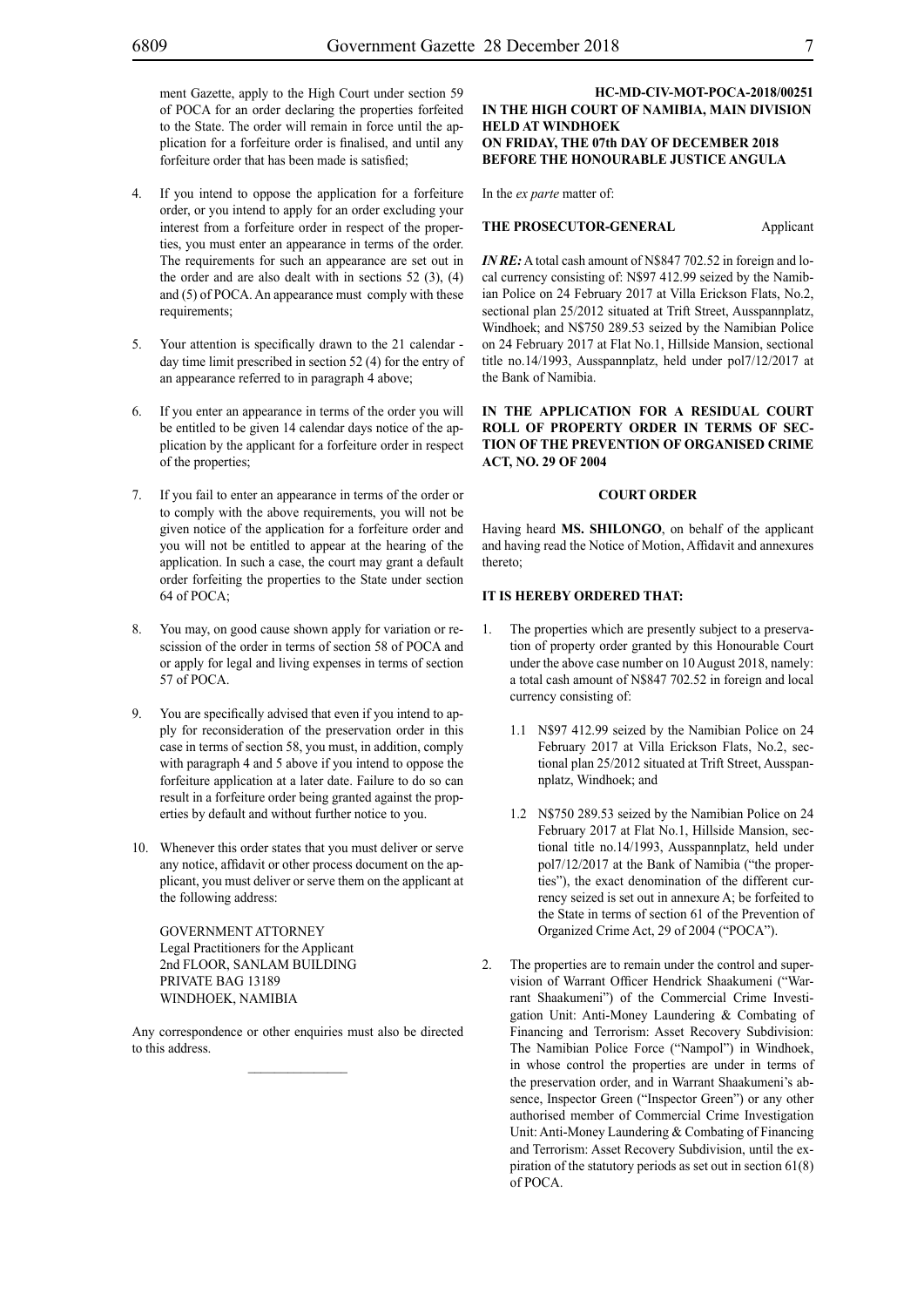- 3. Warrant Shaakumeni or in his absence, Inspector Johan Nico Green ("Inspector Green") or any other authorised member of Commercial Crime Investigation Unit: Anti-Money Laundering & Combating of Financing and Terrorism: Asset Recovery Subdivision is directed to:
	- 3.1 Convert the foreign currency as per annexure A into Namibian currency;
	- 3.2 Pay the amount of the converted currency as well as the Namibian currency and South African currency into the Asset Recovery Account:

Ministry of Justice -POCA Standard Bank account number 589245309 Branch Code: 08237200.

- 4. Any person, whose interest concerned is affected by the forfeiture order, may within 15 days after he or she has acquired knowledge of such order, set the matter down for variation or rescission by the Court.
- 5. This order must be published in the Government Gazette as soon as practicable after it is made.
- 6. Prayers 1 and 3 will not take effect before 30 days after the notice of this order was published in the Government Gazette or before an application in terms of section 65 of POCA or an appeal has been disposed of.

#### BY ORDER OF THE COURT

#### REGISTRAR OF THE HIGH COURT

TO: The Prosecutor-General Corporate House Luderitz Street Windhoek Windhoek Khomas Namibia 9000

#### **CASE NUMBER: HC-MD-CIV-MOT-POCA-2018/00251 IN THE HIGH COURT OF NAMIBIA, MAIN DIVISION HELD AT WINDHOEK ON FRIDAY THE 7TH DAY OF DECEMBER 2018 BEFORE THE HONOURABLE JUSTICE ANGULA**

In the application of:

#### **THE PROSECUTOR GENERAL** Applicant

*IN RE:* A total cash amount of N\$847 702.52 in foreign and local currency consisting of: N\$97 412.99 seized by the Namibian Police on 24 February 2017 at Villa Erickson Flats, No.2, sectional plan 25/2012 situated at Trift Street, Ausspannplatz, Windhoek; and N\$750 289.53 seized by the Namibian Police on 24 February 2017 at Flat No. I, Hillside Mansion, sectional title no. 14/1993, Ausspannplatz, held under po1711212017 at the Bank of Namibia.

#### **IN THE APPLICATION FOR A FORFEITURE OF PROPERTY ORDER IN TERMS OF SECTION 59 OF THE PREVENTION OF ORGANISED CRIME ACT 29 OF 2004**

### **VARIED COURT ORDER DATED 17 DECEMBER 2018**

The court order generated on Ejustice dated Friday 07th December 2018, is varied by inserting the correct name of the counsel who appeared in court.

Having heard **MS. ANGULA** for the Applicant and having read the Notice of Motion, Affidavits and annexures thereto;

#### **IT IS HEREBY ORDERED THAT:**

- 1. The properties which are presently subject to a presentation of property order granted by this Honourable Court under the above case number on 10 August 2018, namely: a total cash amount of N\$847 702.52 in foreign and local currency consisting of:
	- 1.1 N\$97 412.99 seized by the Namibian Police on 24 February 2017 at Villa Erickson Flats, No.2, sectional plan 25/2012 situated at Trift Street, Ausspannplatz, Windhoek; and
	- 12 N\$750 289,53 seized by the Namibian Police on 24 February 2017 at Flat No.1, Hillside Mansion, sectional title no. 14/1993, Ausspannplatz, held under po17/12/2017 at the Bank of Namibia ("the properties"), the exact denomination of the different currency seized is set out in annexure A; be forfeited to the State in terms of section 61 of the Prevention of Organized Crime Act, 29 of 2004 ("POCA").
- 2. The properties are to remain under the control and supervision of Warrant Officer Hendrick Shaakurneni ("Warrant Shaakumeni") of the Commercial Crime Investigation Unit: Anti-Money Laundering & Combating of Financing and Terrorism: Asset Recovery Subdivision: The Namibian Police Force ("Nampol") in Windhoek, in whose control the properties are under in terms of the preservation order, and in Warrant Shaakumeni's absence, Inspector Green ("Inspector Green") or any other authorised member of Commercial Crime Investigation Unit: Anti-Money Laundering & Combating of Financing and Terrorism: Asset Recovery Subdivision, until the expiration of the statutory periods as set out in section 61(8) of POCA.
- 3. Warrant Shaakumeni or in his absence, inspector Johan Nico Green ("Inspector Green") or any other authorised member of Commercial Crime Investigation Unit: Anti-Money Laundering & Combating of Financing and Terrorism: Asset Recovery Subdivision is directed to
	- 3.1 Convert the foreign currency as per annexure A into Namibian currency;
	- 3.2 Pay the amount of the converted currency as well as the Namibian currency and South African currency into the Asset Recovery Account:

Ministry of Justice -POCA Standard Bank account number 589245309 Branch Code: 08237200.

4. Any person, whose interest concerned is affected by the forfeiture order, may within 15 days after he or she has acquired knowledge of such order, set the matter down for variation or rescission by the Court.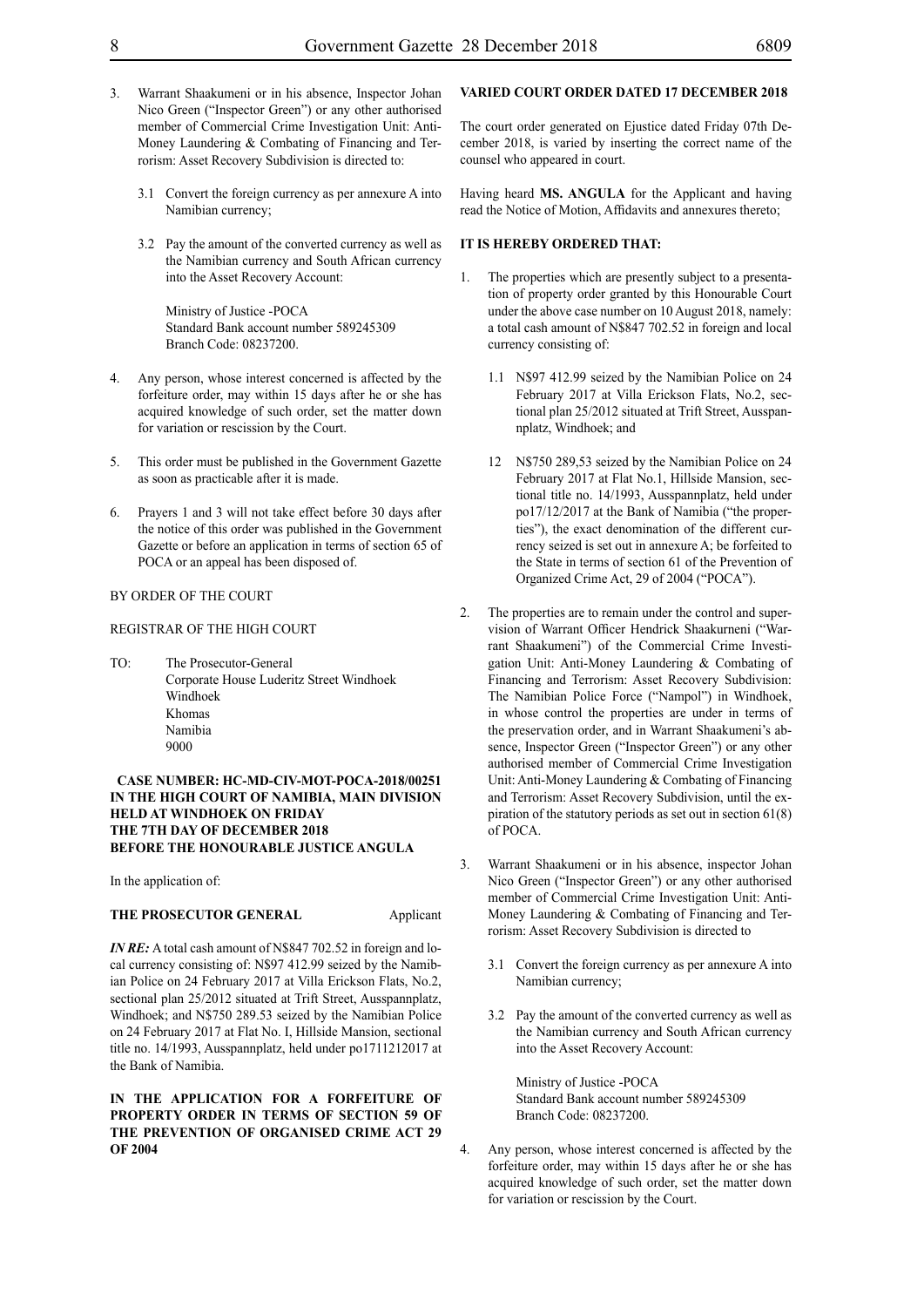- 5. This order must be published in the Government Gazette as soon as practicable after it is made.
- 6. Prayers 1 and 3 will not take effect before 30 days after the notice of this order was published in the Government Gazette or before an application in terms of section 65 of POCA or an appeal has been disposed of.

#### REGISTRAR OF THE HIGH COURT

TO: The Prosecutor-General Corporate House Luderitz Street Windhoek Khomas Namibia 9000

#### **HC-MD-CIV-MOT-POCA-2018/00418 IN THE HIGH COURT OF NAMIBIA, MAIN DIVISION HELD AT WINDHOEK ON FRIDAY, THE 07th DAY OF DECEMBER 2018 BE-FORE THE HONOURABLE JUSTICE ANGULA**

 $\frac{1}{2}$ 

In the *ex parte* matter of:

**THE PROSECUTOR-GENERAL** Applicant

*IN RE:* A Volkswagen Polo with a VIN number AAVZZZ-6RZGUO60721, Engine number CJZA49656 and registration number N177-213W registered in the name of Helena Pendukeni Ithana.

**IN THE APPLICATION FOR A RESIDUAL COURT ROLL OF PROPERTY ORDER IN TERMS OF SEC-TION OF THE PREVENTION OF ORGANISED CRIME ACT, NO. 29 OF 2004**

#### **COURT ORDER**

Having heard **MS. A. KEULDER**, on behalf of the Applicant(s) and having read the Notice of Motion, Affidavit and annexures thereto;

#### **IT IS HEREBY ORDERED THAT:**

- 1. A preservation of property order as contemplated by section 51 of POCA is granted in respect of a Volkswagen Polo with a VIN number AAVZZZ6RZGUO60721, Engine number CJZA49656 and registration number N177- 213W registered in the name of Helena Pendukeni Ithana, herein referred to as the "property".
- 2. In terms of section 51 of POCA all persons with knowledge of this order, other than as required and permitted by this order, are prohibited from removing, and or taking possession of and / or control over, and / or dissipating, and / or encumbering and / or interfering with, and / or diminishing the value of, and / or attaching or selling in execution, and / or dealing in any other manner with the property to which this order relates.
- 3. Inspector Johan Nico Green ("Inspector Green") of the Anti-Money Laundering and Combating of Financing and Terrorism: Asset Recovery Sub-Division or, in In-

spector Green's absence, any authorised member of the the Anti-Money Laundering and Combating of Financing and Terrorism: Asset Recovery Sub-Division in Windhoek is appointed to take care of the property in terms of section 93 of POCA and is immediately authorized to:

- 3.1 Assume control over the property;
- 3.2 Safeguard the property pending the finalization of the forfeiture proceedings under POCA;
- 3.3 To make the property available to the State, if the State wishes to use it as an exhibit during the criminal trial.
- 3.4 If necessary to administer and preserve the property and to do all things necessary for that purpose.
- 4. The Applicant must:
	- 4.1 Effect service of the preservation of property order and the application on Helena Pendukeni lthana and Kotje Ngaujake.
	- 4.2 In terms of section 52 (1) (b) cause notice of this order, in the form set out in Annexure A and Annexure B hereto, to be published in the Government Gazette as soon as practicable after the preservation of property order is granted.
- 5. Any person who has an interest in the property and who intends opposing the application for an order forfeiting the property to the State or applying for an order excluding his or her interest from a forfeiture order in respect of the property, must enter an appearance giving notice of his or her intention in terms of section 52 (3) of POCA.
- 6. Such notice must be delivered to the Applicant at the Applicant's appointed address at the Office of the Government Attorney, second floor, Sanlam Centre, Independence Avenue, Windhoek:
	- 6.1 In the case of any person specifically identified for service in terms of this order, within 21 calendar days of service; and
	- 6.2 In the case of any other person, 21 calendar days after the date when a notice of the order was published in the Government Gazette.
	- 6.3 A notice in terms of section 52 of POCA must contain full particulars of the chosen address for the delivery of documents concerning further proceedings in this matter and must be accompanied by an affidavit setting out:
		- 6.3.1 The full particulars of the identity of the person giving the notice;
		- 6.3.2 The nature and extent of his or her interest in the property concerned;
		- 6.3.3 Whether he or she intends opposing the making of the forfeiture order, or whether he or she intends applying for an order excluding his or her interest in that property from the operation of the order;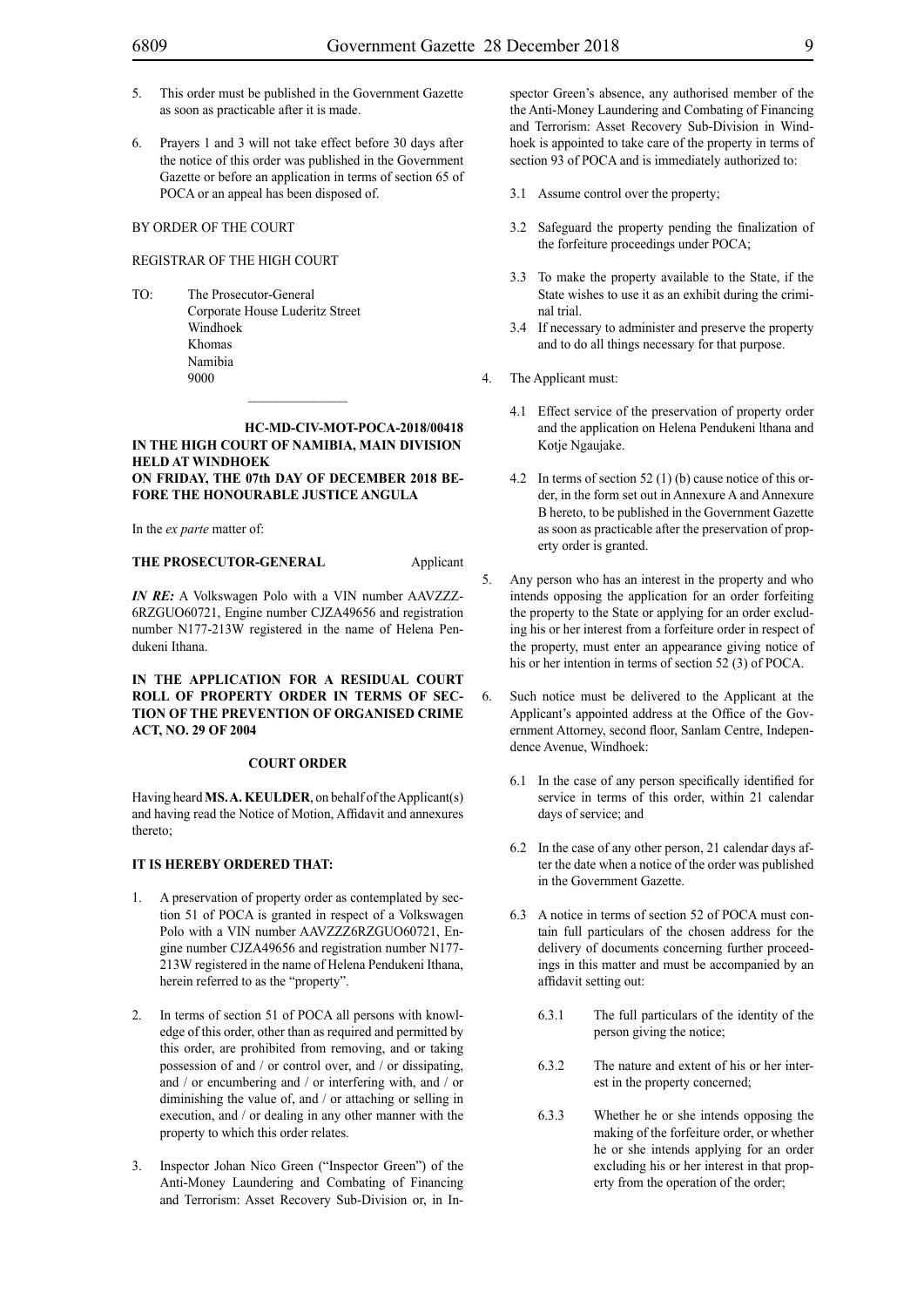- 6.3.4 Whether he or she admits or denies that the property concerned are the proceeds of unlawful activities and the basis for such defence; and
- 6.3.5 If he or she intends applying for the exclusion of his or her interests from the operation of the forfeiture order, the basis for such an application.
- Any person, with an interest in the property, may, on good cause shown:
	- 7.1 In terms of section 57 of POCA apply to Court for payment from the property of reasonable living expenses and reasonable legal expenses on conditions set out in section 57 of POCA;
	- 7.2 In terms of section 58 of POCA, apply for the variation or recession of the preservation order on the conditions set out in section 58 of POCA.

#### REGISTRAR OF THE HIGH COURT

TO: THE PROSECUTOR-GENERAL Corporate House Lüderitz Street WINDHOEK KHOMAS Namibia

#### **FORM 5 ANNEXURE A**

#### **NOTICE OF PRESERVATION OF PROPERTY ORDER MINISTRY OF JUSTICE PREVENTION OF ORGANIZED CRIME REGULATIONS: PREVENTION OF ORGANISED CRIME ACT, 2004 (ACT 29 OF 2004) (Section 52 (1), Regulation 4 (5))**

To: Helena Pendukeni lthana; and Kotje Ngaujake

#### **IMPORTANT - DO NOT IGNORE THIS DOCUMENT**

Upon receipt of this notice you should obtain legal advice to help you understand this document and your rights and obligations under the preservation of property order.

#### **WHY YOU HAVE RECEIVED THIS NOTICE**

The High Court has made a preservation of property order over property pursuant to section 51 of the Prevention of Organised Crime Act 2004. A copy of the preservation of property order is attached to this notice. The order describes the property that has been preserved and may contain directions relating to the seizure of that property. It may also contain other orders that the court considers appropriate.

You have received this notice because the Prosecutor - General considers that you might have an interest in the properties which are the subject of the preservation order.

The preservation of property order has been made for the purpose of securing property in order to satisfy any forfeiture order that might be pursuant to Part 3 of Chapter 6 of the Prevention of Organised Crime Act 2004.

#### **WARNING**

The preservation of property order prohibits any person from dealing, in any manner, with the properties to which the order relates. A person who intentionally refuses or fails to comply with a court order made under this Act commits an offence punishable by a fine not exceeding N\$ 300,000 or to imprisonment for a period not exceeding 15 years.

Dated: ..........................................

..................................................... For Prosecutor - General

**ANNEXURE B**

#### **IN THE HIGH COURT OF NAMIBIA MAIN DIVISION, HELD AT WINDHOEK CASE NUMBER:**

In the *ex parte* application of:

#### **THE PROSECUTOR-GENERAL** Applicant

*IN RE:* A Volkswagen Polo with a VIN number AAVZZZ-6RZGUO60721, Engine number CJZA49656 and registration number N177-213W registered in the name of Helena Pendukeni Ithana.

**IN THE APPLICATION FOR A PRESERVATION OF PROPERTY ORDER IN TERMS OF SECTION 51 OF THE PREVENTION OF ORGANISED CRIME ACT 29 OF 2004**

#### **Notice in terms of section 52 of the Prevention of Organised Crime Act 29 of 2004 (POCA)**

This notice is addressed to all persons who have an interest in a Volkswagen Polo with a VIN number AAVZZZ-6RZGUO60721, Engine number CJZA49656 and registration number N177-213W registered in the name of Helena Pendukeni lthana, herein referred to as "the property".

#### **Take notice that:**

- 1. The Prosecutor General has obtained a preservation of property order (the order), a copy of which is attached to this notice, in terms of section 51 of POCA in respect of the property;
- 2. If you have an interest in the property, you should understand that it is now at risk. You are advised to obtain legal advice on whether your interest can be protected and, if so, on how to protect it;
- 3. You are notified that the Prosecutor General will, within 120 days of publication of this notice in the Government Gazette, apply to the High Court under section 59 of POCA for an order declaring the property forfeited to the State. The order will remain in force until the application for a forfeiture order is finalised, and until any forfeiture order that has been made is satisfied;
- 4. If you intend to oppose the application for a forfeiture order, or you intend to apply for an order excluding your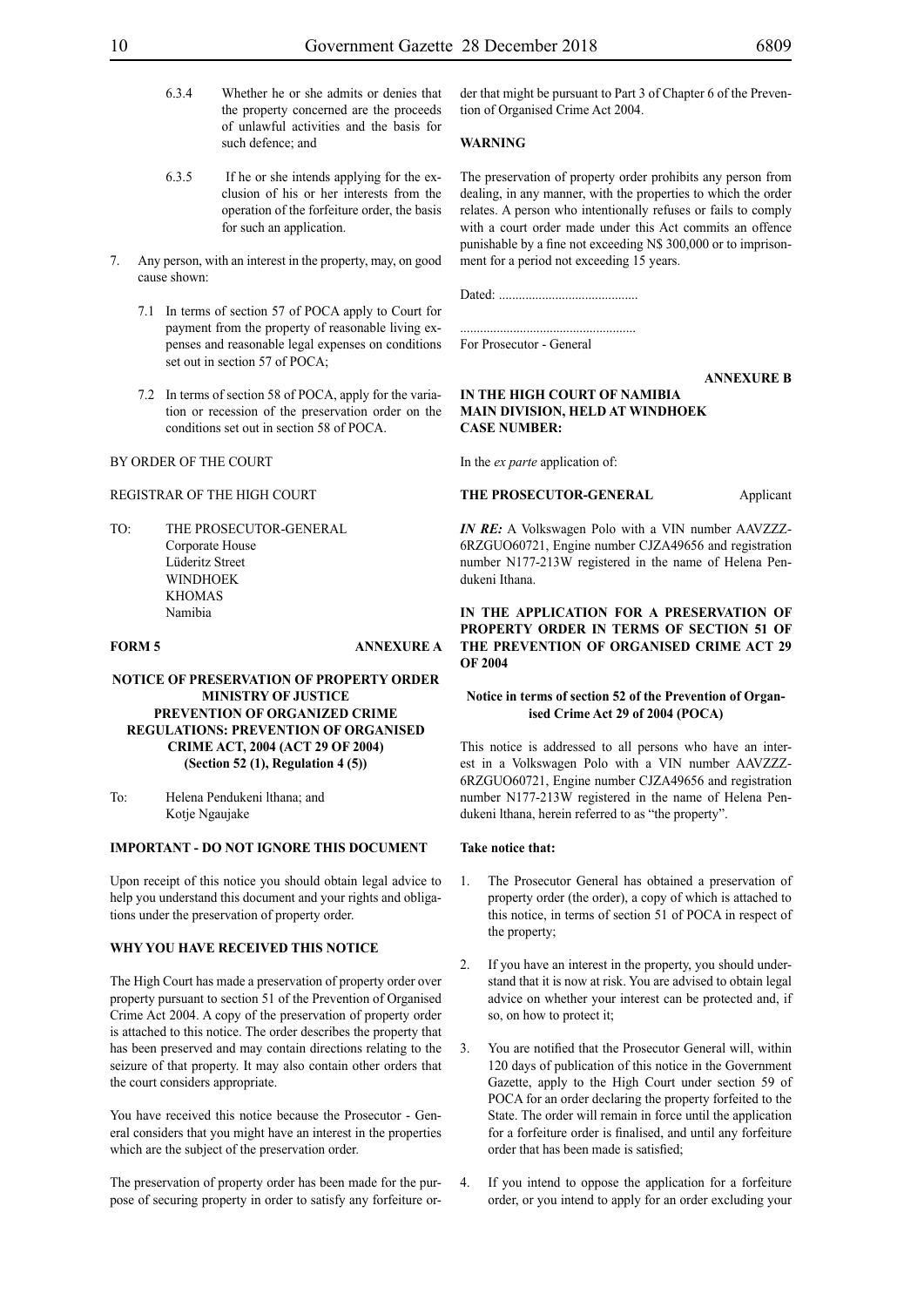interest from a forfeiture order in respect of the property, you must enter an appearance in terms of the order. The requirements for such an appearance are set out in the order and are also dealt with in sections 52 (3), (4) and (5) of POCA. An appearance must comply with these requirements;

- 5. Your attention is specifically drawn to the 21 calendar day time limit prescribed in section 52 (4) for the entry of an appearance referred to in paragraph 4 above;
- 6. If you enter an appearance in terms of the order you will be entitled to be given 14 calendar days' notice of the application by the applicant for a forfeiture order in respect of the property;
- 7. If you fail to enter an appearance in terms of the order or to comply with the above requirements, you will not be given notice of the application for a forfeiture order and you will not be entitled to appear at the hearing of the application. In such a case, the court may grant a default order forfeiting the property to the State under section 64 of POCA;
- 8. You may, on good cause shown apply for variation or rescission of the order in terms of section 58 of POCA and or apply for legal and living expenses in terms of section 57 of POCA.
- 9. You are specifically advised that even if you intend to apply for reconsideration of the preservation order in this case in terms of section 58, you must, in addition, comply with paragraph 4 and 5 above if you intend to oppose the forfeiture application at a later date. Failure to do so can result in a forfeiture order being granted against the property by default and without further notice to you.
- 10. Whenever this order states that you must deliver or serve any notice, affidavit or other process document on the applicant, you must deliver or serve them on the applicant at the following address:

GOVERNMENT ATTORNEY Legal Practitioners for the Applicant 2nd FLOOR, SANLAM BUILDING PRIVATE BAG 13189 WINDHOEK, NAMIBIA

Any correspondence or other enquiries must also be directed to this address.  $\mathcal{L}_\text{max}$ 

#### **THE ALIENS ACT, 1937 NOTICE OF INTENTION OF CHANGE OF SURNAME**

I, **peter kudumo hausiku**, residing at 438, One Nation, Julius Nyerere Street and unemployed intend applying to the Minister of Home Affairs for authority under section 9 of the Aliens Act, 1937, to assume the surname **KANDUME** for the reasons that **HAUSIKU** is my father's name, it's not the surname and I want **KANDUME** to be the surname, because it's my father's surname.

I previously bore the name **PETER KUDUMO HAUSIKU.** 

Any person who objects to my assumption of the said surname of **KANDUME** should as soon as may be lodge his or her objection, in writing, with a statement of his or her reasons therefor, with the Magistrate of Windhoek.

**p. k. hausiku WINDHOEK NAMIBIA**

### **THE ALIENS ACT, 1937 NOTICE OF INTENTION OF CHANGE OF SURNAME**

 $\frac{1}{2}$ 

I, **Evangeline Ndahala-OVANHU johannes**, residing at Uuhdamo, Eenhana and unemployed intend applying to the Minister of Home Affairs for authority under section 9 of the Aliens Act, 1937, to assume the surname **SHIHEPO** for the reasons I want to use my father's surname

I previously bore the name **EVANGELINE NDAHALA-OVANHU johannes.**

Any person who objects to my assumption of the said surname of **shihepo** should as soon as may be lodge his or her objection, in writing, with a statement of his or her reasons therefor, with the Magistrate of Windhoek.

**E. N-O. johannes Eenhana NAMIBIA**

#### **THE ALIENS ACT, 1937 NOTICE OF INTENTION OF CHANGE OF SURNAME**

 $\frac{1}{2}$ 

I, **kaino dapewamagano iipito**, residing at Okapya, Ondangwa and employed as a teacher intend applying to the Minister of Home Affairs for authority under section 9 of the Aliens Act, 1937, to assume the surname **IIPITO-SAMUEL**  for the reasons that my surname can be combined with my husband's surname and become **IIPITO-SAMUEL**.

I previously bore the name **kaino dapewa magano iipito.**

Any person who objects to my assumption of the said surname of **IIPITO-SAMUEL** should as soon as may be lodge his or her objection, in writing, with a statement of his or her reasons therefor, with the Magistrate of Windhoek.

**k. d. m. iipito ondangwa NAMIBIA**

#### **THE ALIENS ACT, 1937 NOTICE OF INTENTION OF CHANGE OF SURNAME**

I, **ALOYSIA KASHIVI KASUMBI**, residing at Erf 8, Omuvapu Street, One Nation and a student intend applying to the Minister of Home Affairs for authority under section 9 of the Aliens Act, 1937, to assume the surname **SHINGUNGU**  for the reasons that the surname which appears on my full birth certificate is not correct, therefore the correct surname is **SHINGUNGU**.

I previously bore the name **ALOYSIA KASHIVI KASUMBI.**

Any person who objects to my assumption of the said surname of **SHINGUNGU** should as soon as may be lodge his or her